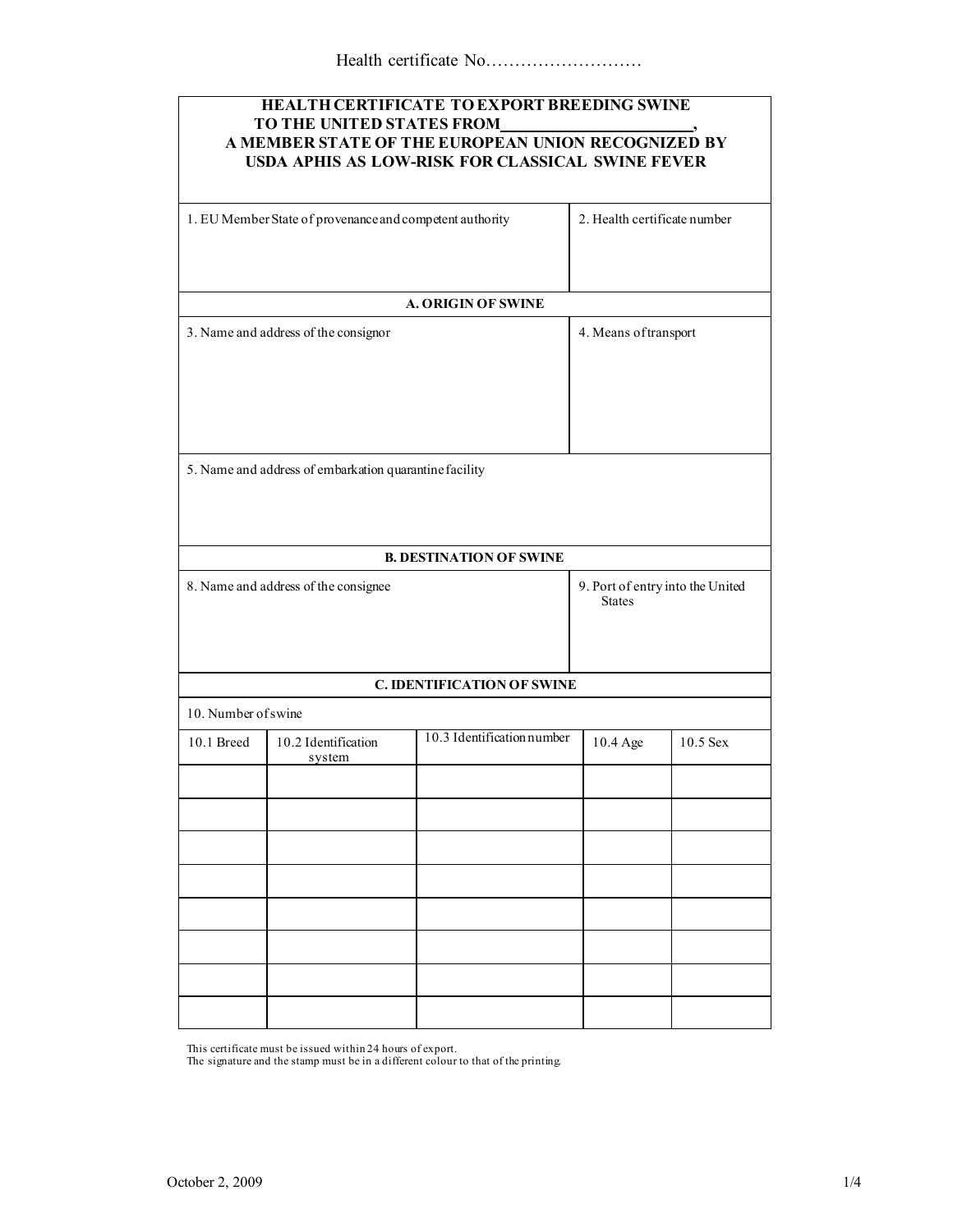| <b>D. HEALTH INFORMATION</b> |                                                                                                                                                                                                                                                                                               |                                                                                                                                                                                                                                                                                                                                                                                                                               |                                                                                                                                                                                                                                   |                                                            |  |  |
|------------------------------|-----------------------------------------------------------------------------------------------------------------------------------------------------------------------------------------------------------------------------------------------------------------------------------------------|-------------------------------------------------------------------------------------------------------------------------------------------------------------------------------------------------------------------------------------------------------------------------------------------------------------------------------------------------------------------------------------------------------------------------------|-----------------------------------------------------------------------------------------------------------------------------------------------------------------------------------------------------------------------------------|------------------------------------------------------------|--|--|
|                              |                                                                                                                                                                                                                                                                                               | Section A (to be signed by the Accredited Veterinarian                                                                                                                                                                                                                                                                                                                                                                        |                                                                                                                                                                                                                                   |                                                            |  |  |
| 11.                          | I, the undersigned Accredited Veterinarian officially recognised by the competent veterinary authority of<br>(EU<br>Member State), hereby certify that the animals described above meet the following requirements :                                                                          |                                                                                                                                                                                                                                                                                                                                                                                                                               |                                                                                                                                                                                                                                   |                                                            |  |  |
| 11.1                         |                                                                                                                                                                                                                                                                                               | [Since birth] <sup>7</sup> or [within the 12 months prior to export] <sup>7</sup> , there was no clinical or pathological evidence of tuberculosis, brucellosis or Aujezsky's<br>disease found in the swine or any other animals in contact with them;                                                                                                                                                                        |                                                                                                                                                                                                                                   |                                                            |  |  |
| 11.2                         | During the 60 days prior to export, the swine were isolated from all other livestock in an embarkation quarantine facility approved by the<br>(EU Member State) and placed under my supervision;<br>competent veterinary authority of                                                         |                                                                                                                                                                                                                                                                                                                                                                                                                               |                                                                                                                                                                                                                                   |                                                            |  |  |
| 11.3                         | During the 60 days prior to export, no swine erysipelas or swine plague (acute pasteurellosis) existed in the embarkation quarantine facility;                                                                                                                                                |                                                                                                                                                                                                                                                                                                                                                                                                                               |                                                                                                                                                                                                                                   |                                                            |  |  |
| 11.4                         |                                                                                                                                                                                                                                                                                               | During the 60 days prior to export, the swine were not held with other animals of lesser animal health status or with animals under any<br>restrictions which would make them ineligible for export to the United States;                                                                                                                                                                                                     |                                                                                                                                                                                                                                   |                                                            |  |  |
| 11.5                         |                                                                                                                                                                                                                                                                                               | I inspected the swine at the embarkation quarantine facility within 24 hours prior to export and found the animals to be free of clinical evidence<br>of contagious or communicable disease, and as far as can be determined, exposure thereto, during the preceding 60 days in isolation;                                                                                                                                    |                                                                                                                                                                                                                                   |                                                            |  |  |
| 11.6                         |                                                                                                                                                                                                                                                                                               |                                                                                                                                                                                                                                                                                                                                                                                                                               | Within the 3-month period prior to export, the swine were subjected to the following tests at least once with negative results:                                                                                                   |                                                            |  |  |
|                              | (a)                                                                                                                                                                                                                                                                                           |                                                                                                                                                                                                                                                                                                                                                                                                                               | Tuberculosis: an intradermal tuberculin test with animals injected with 0.1 mL of Mycobact erium bovis tuberculin. The injection site<br>was visually observed and palpated 48 hours (plus or minus 6 hours) following injection. |                                                            |  |  |
|                              |                                                                                                                                                                                                                                                                                               | Date:                                                                                                                                                                                                                                                                                                                                                                                                                         |                                                                                                                                                                                                                                   |                                                            |  |  |
|                              |                                                                                                                                                                                                                                                                                               | Result:                                                                                                                                                                                                                                                                                                                                                                                                                       |                                                                                                                                                                                                                                   |                                                            |  |  |
|                              | Brucellosis: a buffered Brucella antigen test (card test, rose Bengal test or the buffered plate agglutination test) or an ELISA (indirect<br>(b)<br>or competitive) test, conducted at a laboratory approved by the competent veterinary authority of<br>(EU<br>Member State) <sup>1</sup> . |                                                                                                                                                                                                                                                                                                                                                                                                                               |                                                                                                                                                                                                                                   |                                                            |  |  |
|                              |                                                                                                                                                                                                                                                                                               | Date:                                                                                                                                                                                                                                                                                                                                                                                                                         |                                                                                                                                                                                                                                   |                                                            |  |  |
|                              |                                                                                                                                                                                                                                                                                               | Result:                                                                                                                                                                                                                                                                                                                                                                                                                       |                                                                                                                                                                                                                                   |                                                            |  |  |
|                              | (c)                                                                                                                                                                                                                                                                                           | Aujeszky's disease: a serum neutralisation test at a dilution of 1:4 or an ELISA test using all the Aujeszky's disease viral antigens in<br>the case of non-vaccinated-swine, or an ELISA test for the Aujeszky's disease g1 (gE) antigens in the case of swine vaccinated with a<br>g1 (gE) deleted vaccine, conducted at a laboratory approved by the competent veterinary authority of<br>(EU Member State) <sup>2</sup> . |                                                                                                                                                                                                                                   |                                                            |  |  |
|                              |                                                                                                                                                                                                                                                                                               | Date:                                                                                                                                                                                                                                                                                                                                                                                                                         |                                                                                                                                                                                                                                   |                                                            |  |  |
|                              |                                                                                                                                                                                                                                                                                               | Result:                                                                                                                                                                                                                                                                                                                                                                                                                       |                                                                                                                                                                                                                                   |                                                            |  |  |
| 11.7                         | The swine will be transported from the embarkation quarantine facility to the port of embarkation in a conveyance which has been cleaned and<br>disinfected prior to loading and will be sealed in my presence.                                                                               |                                                                                                                                                                                                                                                                                                                                                                                                                               |                                                                                                                                                                                                                                   |                                                            |  |  |
|                              |                                                                                                                                                                                                                                                                                               |                                                                                                                                                                                                                                                                                                                                                                                                                               |                                                                                                                                                                                                                                   |                                                            |  |  |
| 12.1.                        | Date and place                                                                                                                                                                                                                                                                                |                                                                                                                                                                                                                                                                                                                                                                                                                               | Name and address of Accredited<br>12.2.<br>Veterinarian                                                                                                                                                                           | 12.3.<br>Signature and stamp of Accredited<br>Veterinarian |  |  |
|                              |                                                                                                                                                                                                                                                                                               |                                                                                                                                                                                                                                                                                                                                                                                                                               |                                                                                                                                                                                                                                   |                                                            |  |  |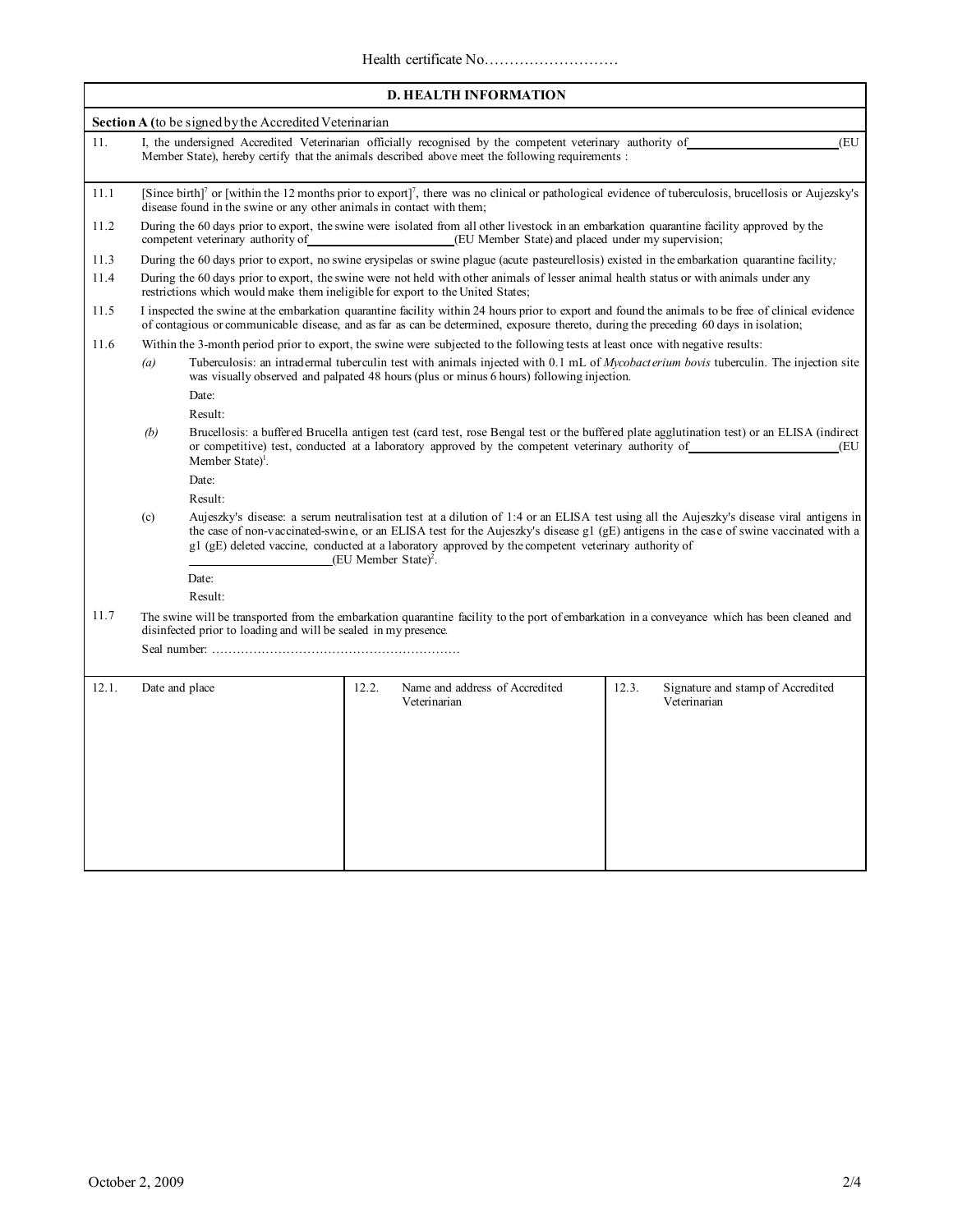Health certificate No………………………

| Section B (to be signed by the Official Veterinarian |                                                                                                                                                                                                                                                                                                                                                                                                                                                                                                                                                                                                                             |                                                 |                                                                       |  |
|------------------------------------------------------|-----------------------------------------------------------------------------------------------------------------------------------------------------------------------------------------------------------------------------------------------------------------------------------------------------------------------------------------------------------------------------------------------------------------------------------------------------------------------------------------------------------------------------------------------------------------------------------------------------------------------------|-------------------------------------------------|-----------------------------------------------------------------------|--|
| 13.                                                  | I, the undersigned Official Veterinarian of<br>the following requirements:                                                                                                                                                                                                                                                                                                                                                                                                                                                                                                                                                  |                                                 | (EU Member State), hereby certify that the swine described above meet |  |
| 13.1.                                                | (EU Member State) which is recognized by the USDA as low-risk for classical swine fever,<br>They originate in<br>hereinafter "CSF," defined in 9 CFR Part 93 and 94 as an "APHIS-defined EU CSF region <sup>4</sup> ," and which is designated by the USDA to be free<br>of foot-and-mouth disease, rinderpest, African swine fever and swine vesicular disease as indicated in 9 CFR Part 94 and other official<br>publications <sup>5</sup> ;                                                                                                                                                                             |                                                 |                                                                       |  |
| 13.2.                                                | They have not been imported into<br>(EU Member State) from count ries/regions that are designated by the USDA in 9 CFR Part 94<br>and other official publications <sup>5</sup> as affected with foot-and-mouth disease, rinderpest, African swine fever, or swine vesicular disease;                                                                                                                                                                                                                                                                                                                                        |                                                 |                                                                       |  |
| 13.3.                                                | They have not been in a country/region where classical swine fever is known to exist (except for the APHIS-defined EU CSF region), as<br>indicated in 9 CFR Part 93 and 94 and other official publications <sup>5</sup> ; nor have they commingled with other swine that at any time were in any of<br>these regions or zones; nor have they transited such countries/regions unless the swine were moved directly through the region or zone in a<br>sealed means of conveyance with the seal determined to be intact by the Official Veterinarian or Accredited Veterinarian upon arrival at the<br>point of destination, |                                                 |                                                                       |  |
| 13.4.                                                | They have not been in a restricted zone <sup>6</sup> in the APHIS-defined EU CSF region established due to detection of CSF in domestic swine, from the<br>time of detection until the designation of the zone as a restricted zone is removed by the competent veterinary authority of the EU Member<br>State; or until 6 months following depopulation of the swine on affected premises in the restricted zone and the cleaning and disinfection of the<br>last affected premises in the zone, whichever period of time is later;                                                                                        |                                                 |                                                                       |  |
| 13.5.                                                | They have not been in a restricted zone <sup>6</sup> in the APHIS-defined EU CSF region established due to the detection of CSF in wild boar, from the<br>time of detection until the designation of the zone as a restricted zone is removed by the competent authority of the EU Member State;                                                                                                                                                                                                                                                                                                                            |                                                 |                                                                       |  |
| 13.6.                                                | They have not commingled with swine that have at any time been in any of the regions or zones described in points 13.4 and 13.5 unless the<br>swine are exported after the periods described in these sections;                                                                                                                                                                                                                                                                                                                                                                                                             |                                                 |                                                                       |  |
| 13.7.                                                | They have not transited any region or zone described in points 13.4 and 13.5, unless the swine were moved directly through the region or zone<br>in a sealed means of conveyance with the seal determined to be intact by the Official Veterinarian or Accredited Veterinarian upon arrival at the<br>point of destination, or unless the swine are exported after the periods described in these sections.                                                                                                                                                                                                                 |                                                 |                                                                       |  |
| 13.8.                                                | They have been treated before and at the time of loading in accordance with the relevant provisions of Regulation (EC) No 1/2005, in particular<br>as regards watering and feeding and they are fit for the intended transport;                                                                                                                                                                                                                                                                                                                                                                                             |                                                 |                                                                       |  |
| 13.9.                                                | The Accredited Veterinarian that completed Section A of this certificate is authorized by the competent veterinary authority to perform this<br>service.                                                                                                                                                                                                                                                                                                                                                                                                                                                                    |                                                 |                                                                       |  |
|                                                      | 14.1. Date and place                                                                                                                                                                                                                                                                                                                                                                                                                                                                                                                                                                                                        | 14.2. Name and address of Official Veterinarian | 14.3. Signature and stamp of Official<br>Veterinarian                 |  |